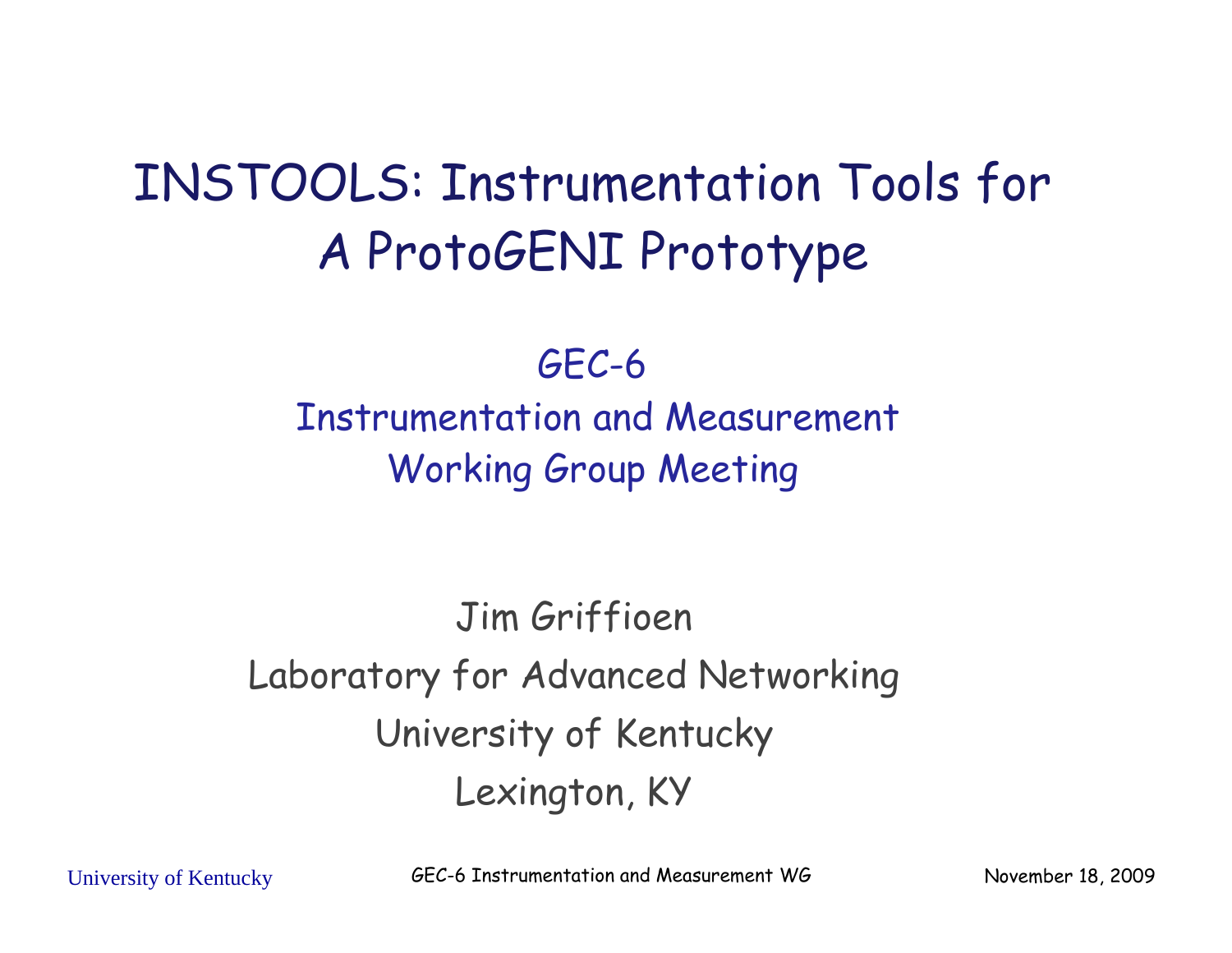#### Team

 Zongming Fei (Co-PI) Hussamuddin Nasir (Staff) O Xiongqi Wesley Wu (RA) Jeremy Reed (RA)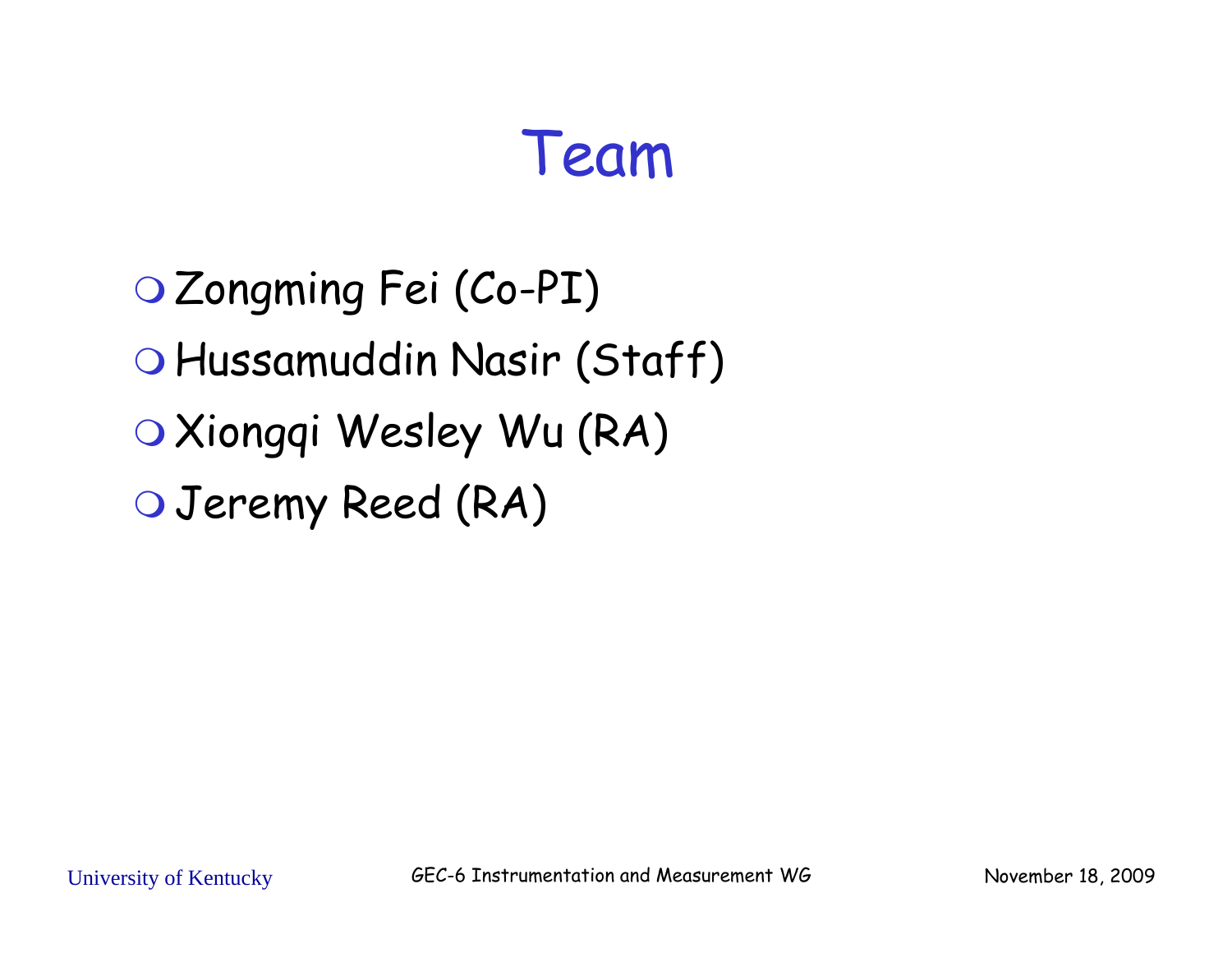#### INSTOOLS Objective

 $\bigcirc$  Automatically deploy, configure, and enable slice-specific measurement infrastructure Make measurement results available via an easy to use interface.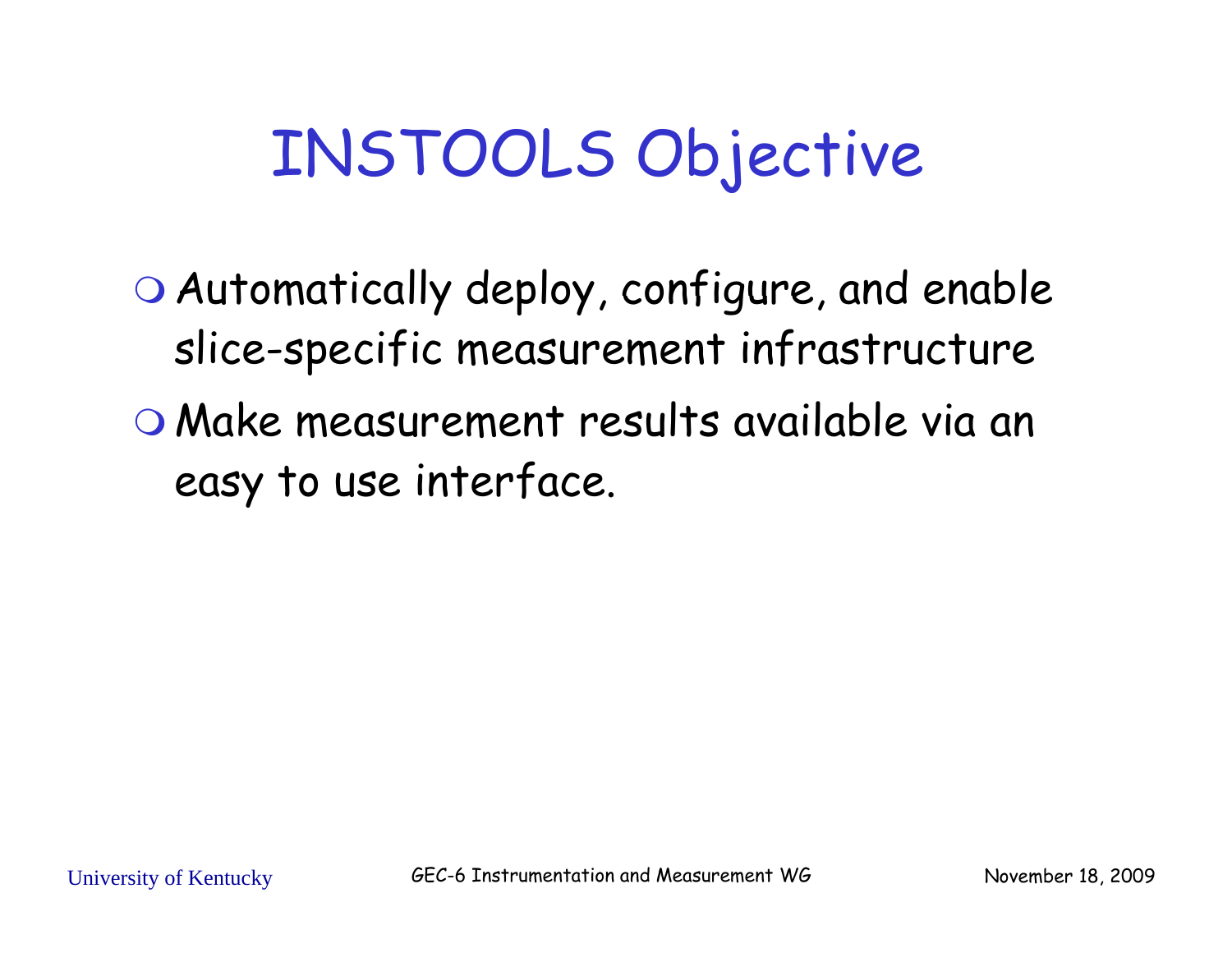## INSTOOLS Functionality

- Measurement Infrastructure Setup Configure/control information be captured O Capture data
- O Collect data
- O Store data
- O Process data
- O Present data
- O Control access to data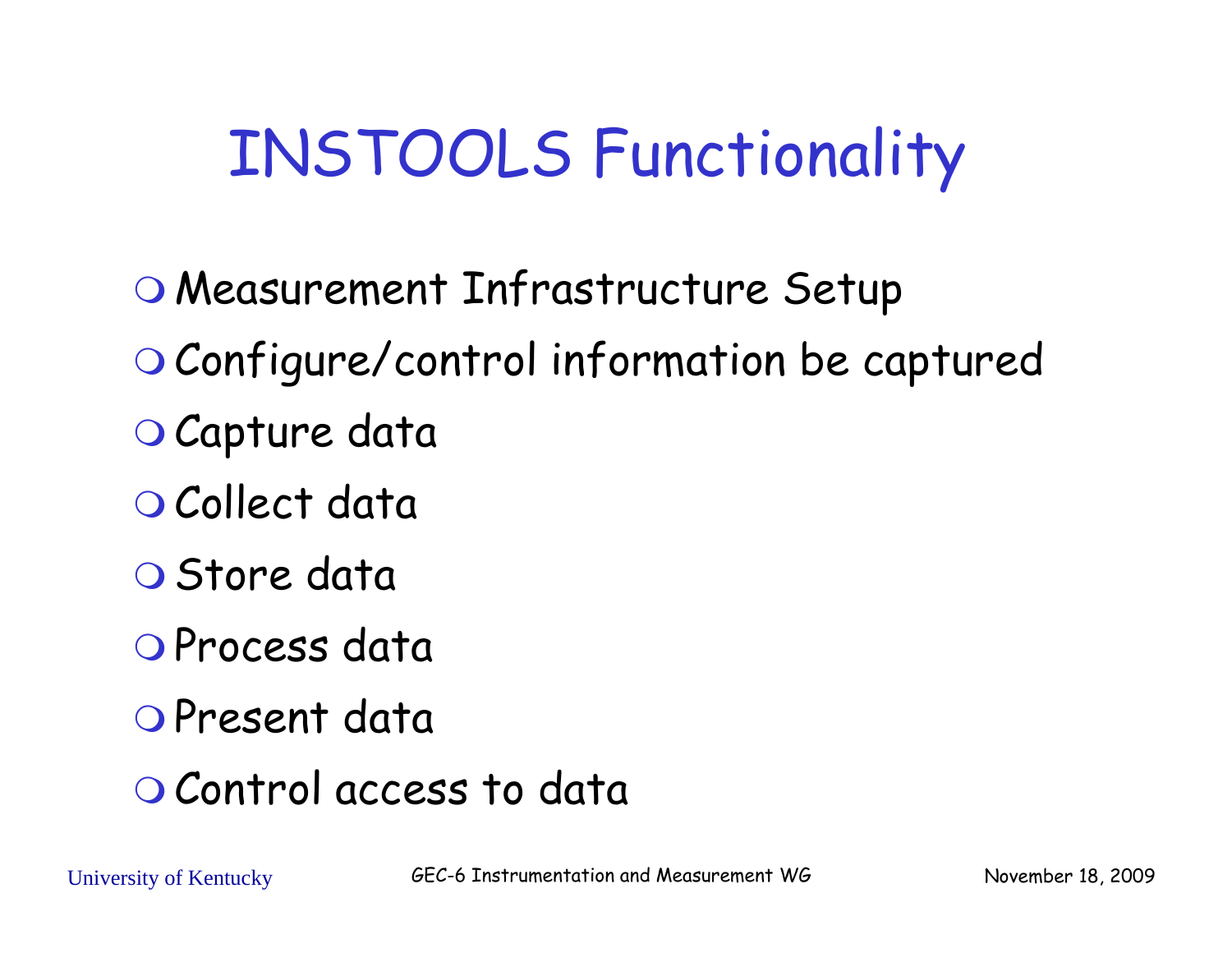## Goals for Spiral 2

- Improve the process for automatically deploying measurement infrastructure.
- Establish control and access policies.
- O Improve the authentication mechanisms.
- Extend the architecture to support netflow data and display.
- Develop a new interface to the data that leverages content management system software .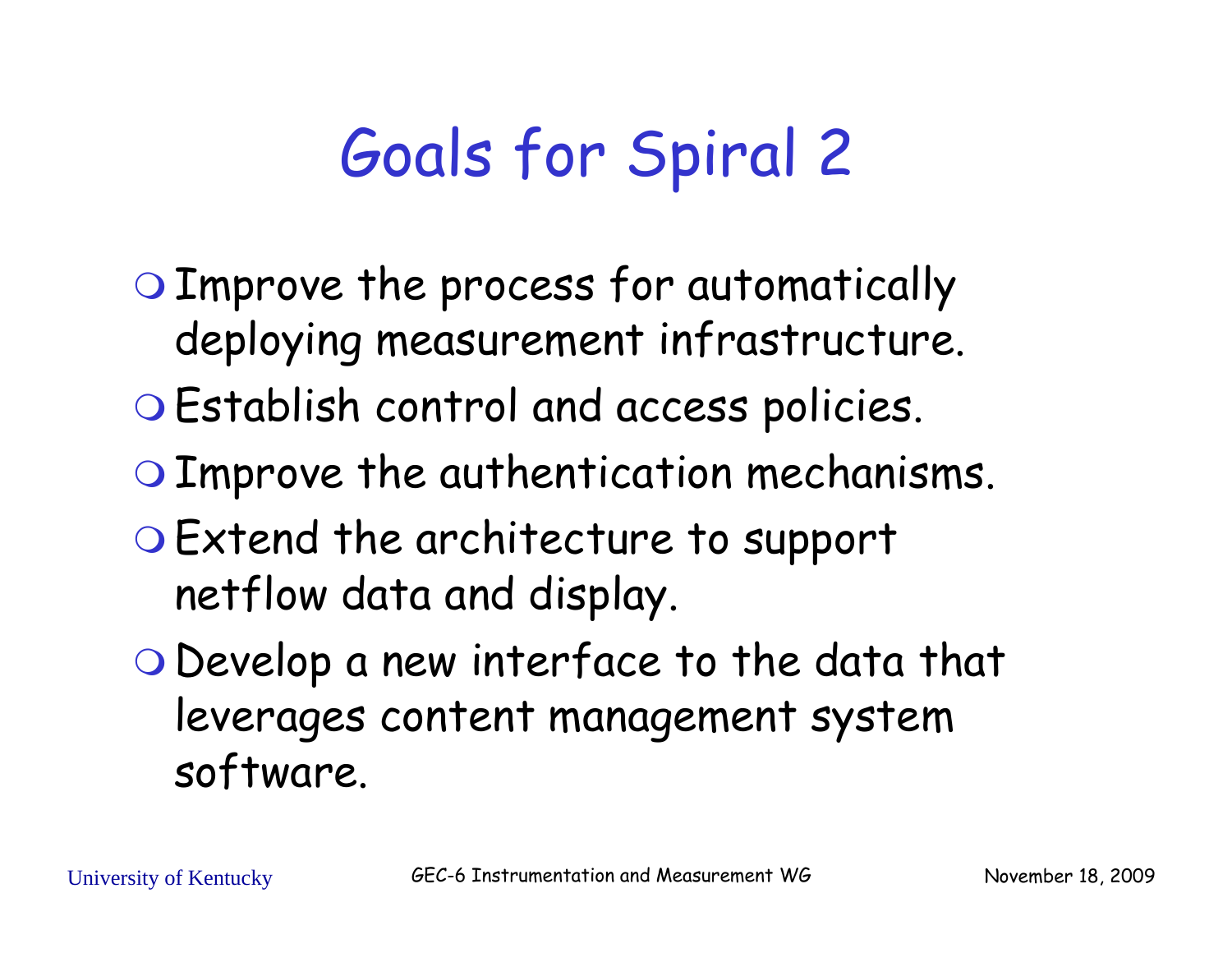# Challenges

- 1. Authentication and Security
- 2. Authentication and Security
- 3. Authentication and Security

4. ….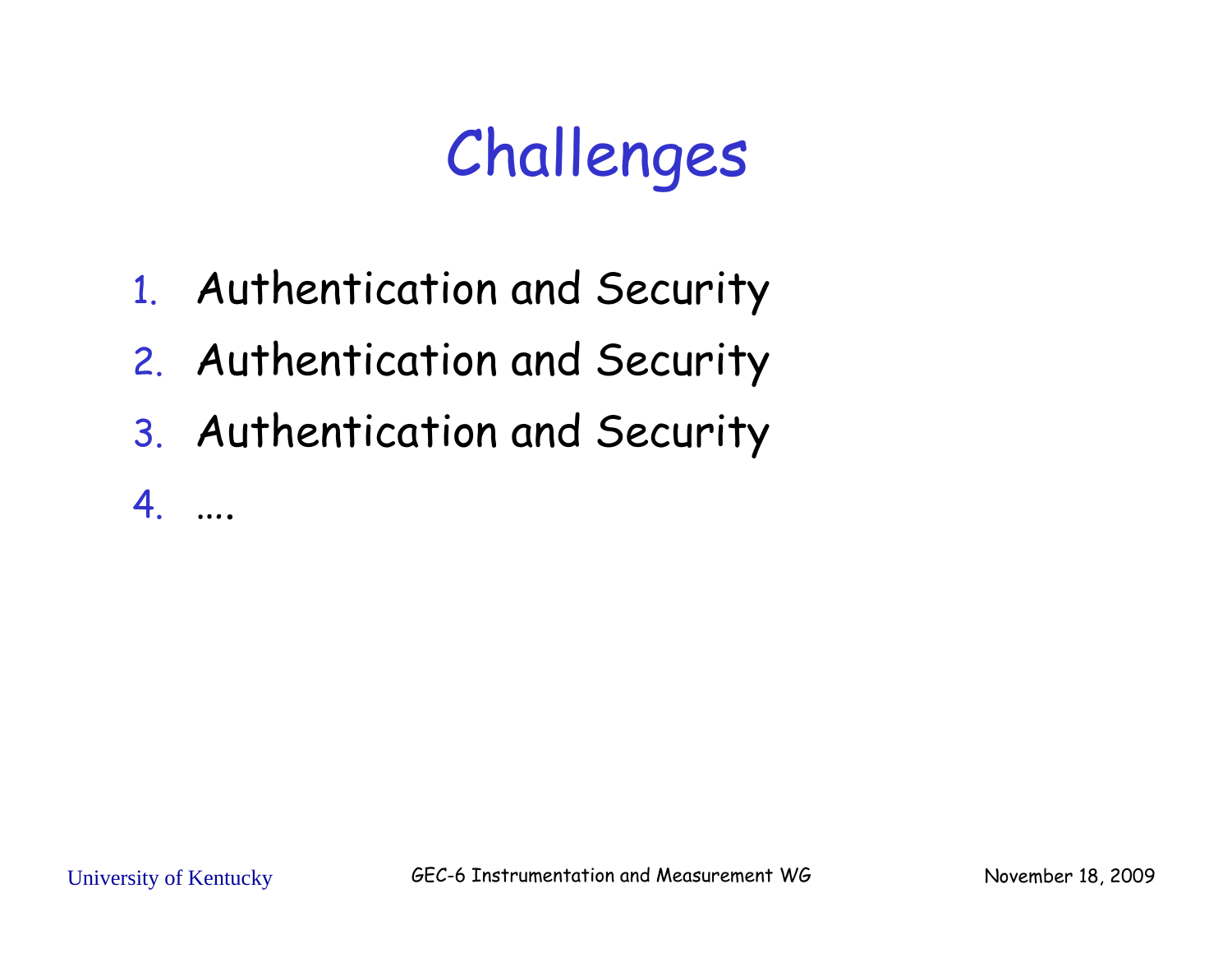## Other Challenges

- O Scaling the software setup and installation process.
- O Supporting (many) virtual nodes
- Building a slice-specific measurement plane
- O Determining which metadata to save
- O Dealing with netflow data.
- O Scaling the display interface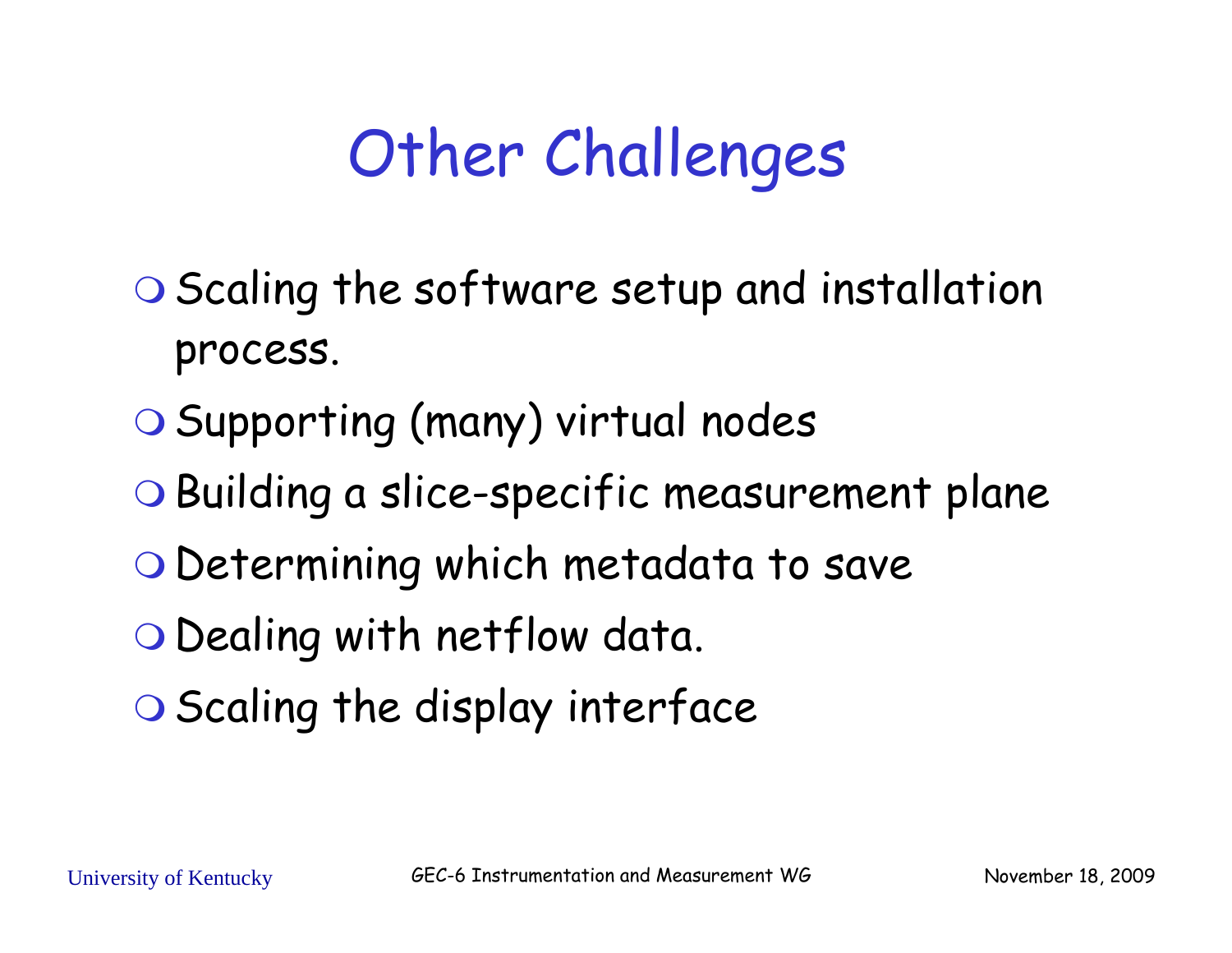## Proposed Approach

#### Authentication/Securit y – TBD

- **Q** Promote MC to privileged level?
- Use ssh tunneling as the access mechanism?
- O Create images with monitoring built-in and mostly configured.
- O Add support for virtual interfaces.
- Add links from experimental nodes directly to the MC
- O Begin moving toward the perfSONAR formats
- O Incorporate content management system to enhance user interface to data .